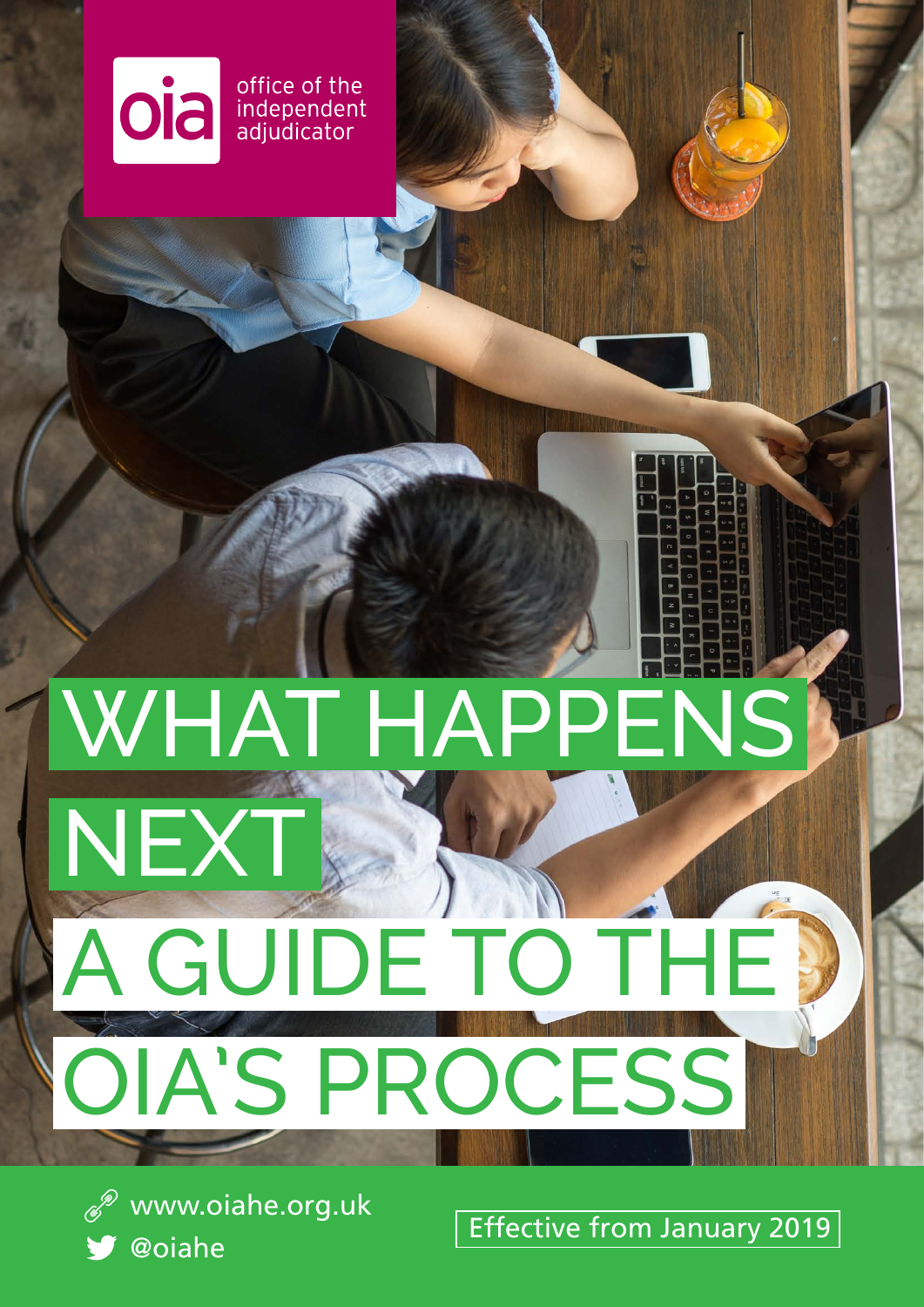# **Contents**

- **[Introduction](#page-2-0)**
- **Ou[r review process](#page-3-0)**
- What happens when we receive your Complaint Form?
- [What happens when your case is allocated to a case-handler?](#page-4-0)
- [Sending information to the provider](#page-4-1)
- [What happens when the provider sends information to us about your](#page-5-0)  [complaint?](#page-5-0)
- Yo[u can't respond by the deadline your case-handler has set. What should you](#page-5-1)  [do?](#page-5-1)
- **Ou[r decision](#page-6-0)**
- [When can we make a decision about your complaint?](#page-6-1)
- [What decisions do we make?](#page-6-2)
- [Closing the complaint](#page-6-3)
- [Do you have to accept our decision?](#page-7-0)
- [How do we know if the provider has complied with its Recommendation?](#page-7-1)
- Our [website and MyOIA](#page-7-2)
- [What if you're dissatisfied with the way your complaint has been handled?](#page-7-3)
- [Annex Our review process and our Scheme Rules](#page-8-0)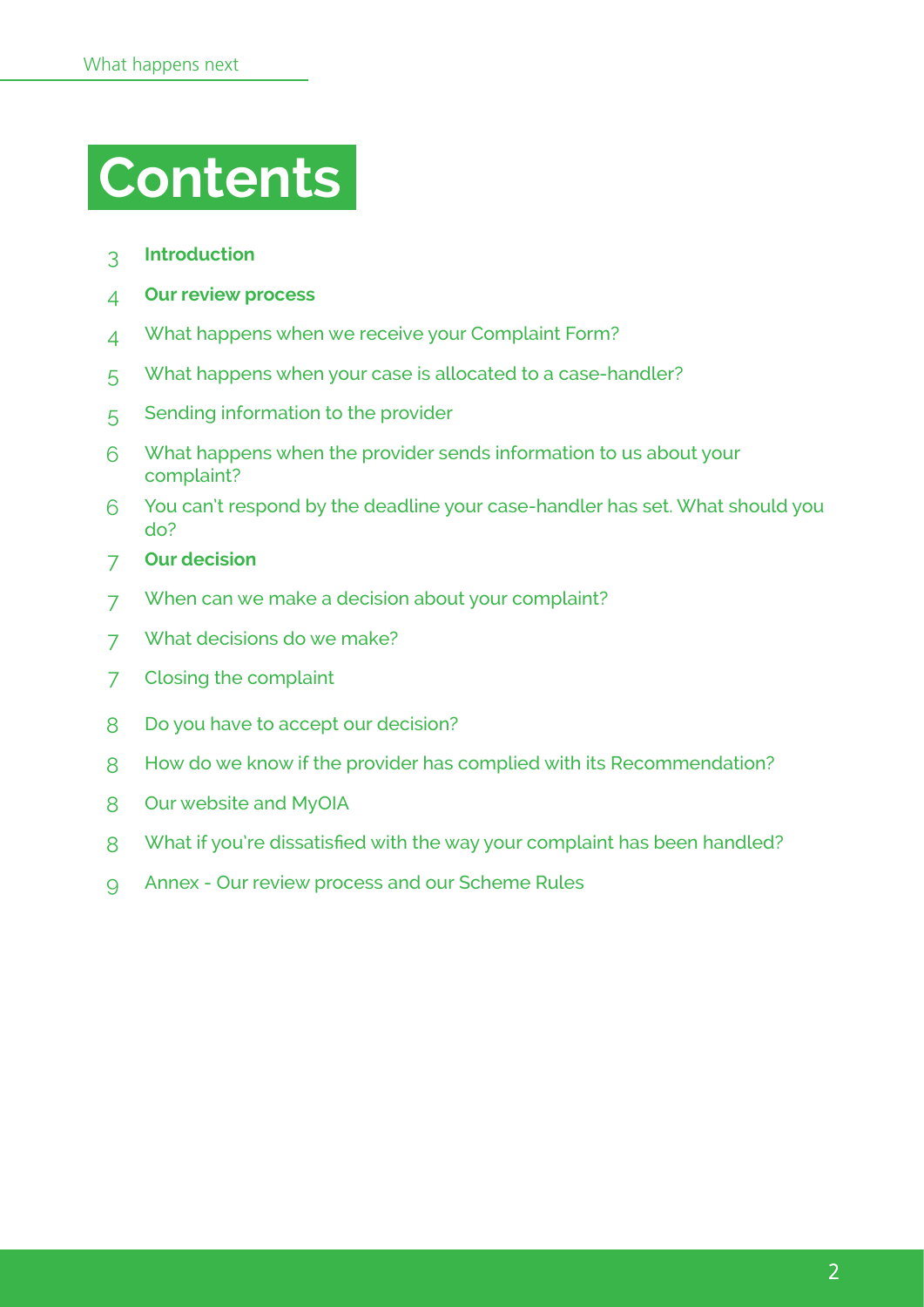# <span id="page-2-0"></span>**Introduction**

The Office of the Independent Adjudicator for Higher Education (OIA) provides an independent transparent Scheme to review student complaints against individual higher education providers.

The OIA was designated as the operator of the Student Complaints Scheme in England and Wales under section 13 of the Higher Education Act 2004 with effect from 1 January 2005. The Consumer Rights Act 2015 and the Higher Education and Research Act 2017 have since extended the range of higher education providers that are required to participate in the Scheme.

We are not a court and our outcomes may differ from those determined by a court. We are a review body and will not normally investigate matters afresh. We look at whether the provider has followed its procedures and applied its regulations, and whether its final decision was reasonable in the circumstances. Our review process is set out in the Rules of our Scheme. The relevant Rules are explained in the annex to this leaflet. We are entirely impartial and independent of both the student and the provider and base our decision on the evidence provided.

For ease of reference, we use the terms "higher education provider" and "provider" throughout this leaflet. You can [search for a provider](https://www.oiahe.org.uk/about-us/our-scheme/our-members/) on our membership pages and further information about the Scheme can be found on [our website](https://www.oiahe.org.uk/).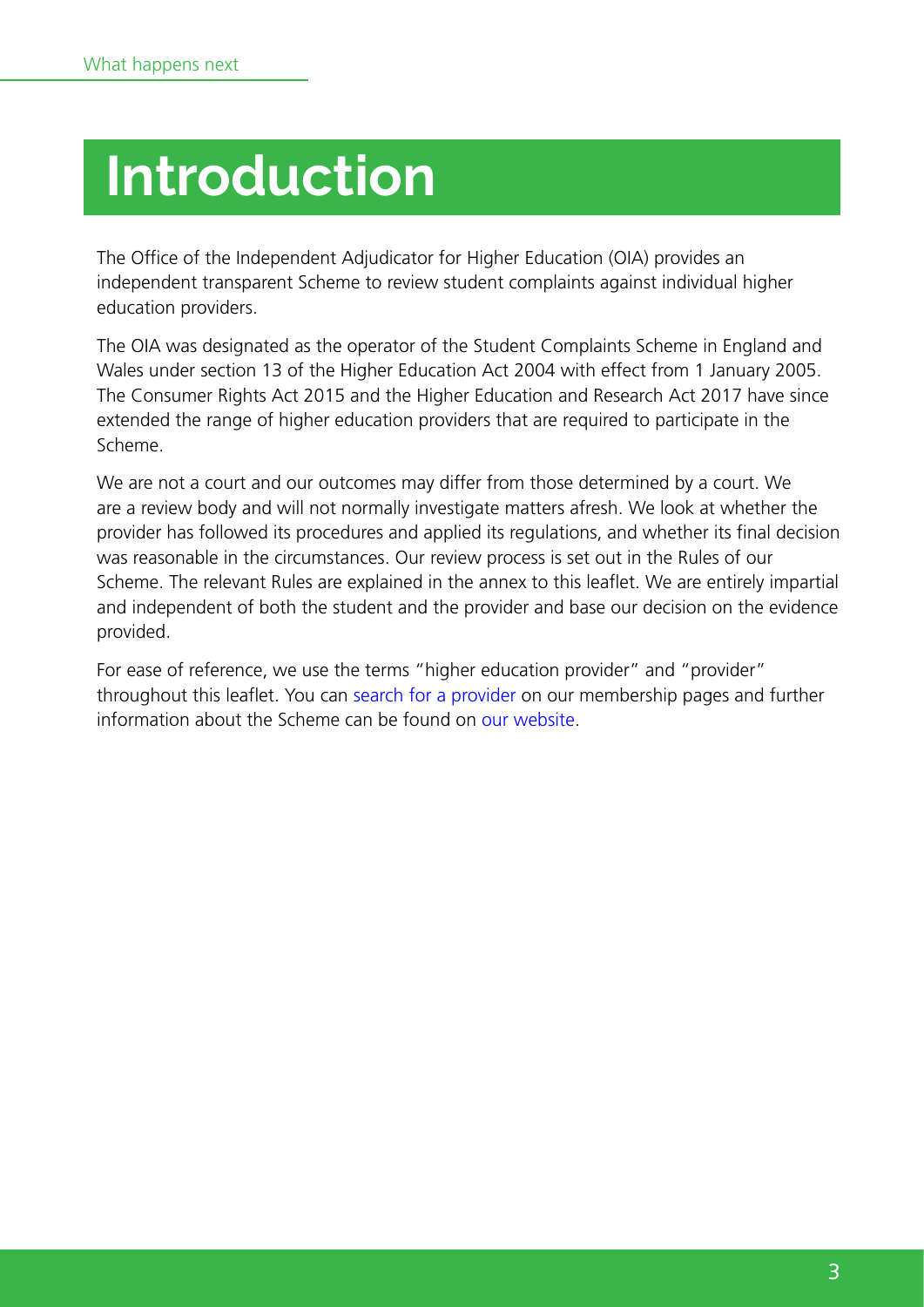# <span id="page-3-0"></span>**Our review process**

Our review process is set out in the [Rules of the our Scheme](https://www.oiahe.org.uk/about-us/our-scheme/our-rules/). The relevant Rules are explained in the annex to this leaflet.

### <span id="page-3-1"></span>What happens when we receive your Complaint Form?

Once we have received your form, it is loaded on to our database. We check that you have completed the form correctly and included the details we need. You should let us know if you require an adjustment to the way we communicate with you due to a specific accessibility or disability need.

We acknowledge receipt of your complaint and ask for any information we need. We copy the acknowledgement to your higher education provider.

We decide whether the complaint is one we can look at under our Scheme Rules.

If we decide that we can't look at your complaint, we will write to you and the provider and tell you why not. If you think we have made an error or misunderstood your complaint, you can ask us to reconsider our decision by writing to us within 14 days of the decision. A different reviewer will reconsider the decision and tell you and your provider the outcome.

For more information about [eligibility](http://www.oiahe.org.uk/making-a-complaint-to-the-oia/can-the-oia-look-at-my-complaint.aspx) and what we can and can't look at under our Rules, please see the [Can you complain to us?](https://www.oiahe.org.uk/students/can-you-complain-to-us/) page on our website. You can also read the [Guidance on our Rules](https://www.oiahe.org.uk/about-us/our-scheme/our-rules/guidance-on-the-rules/).

If we decide that we can look at your complaint, it is allocated to a case-handler.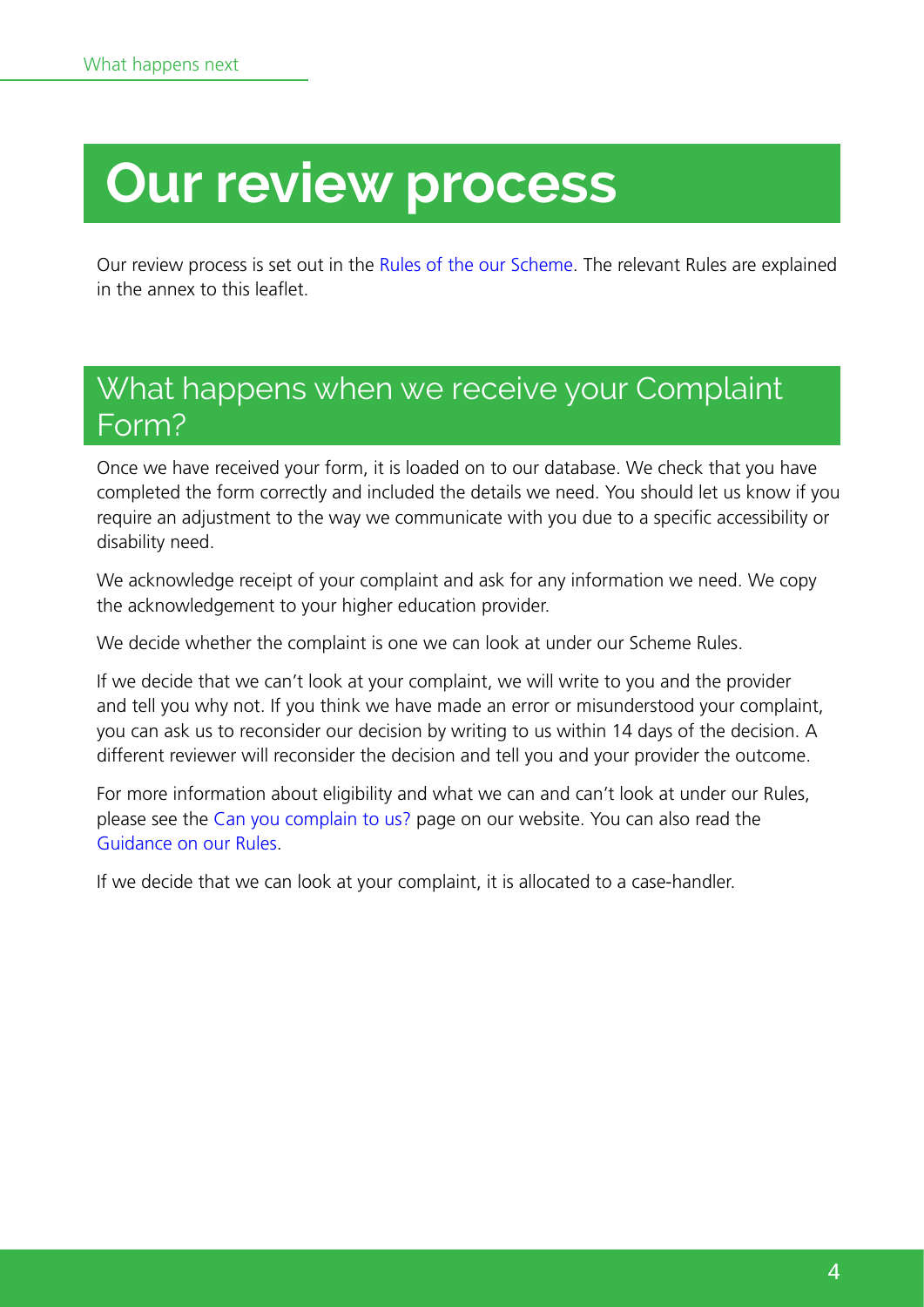## <span id="page-4-0"></span>What happens when your case is allocated to a case-handler?

The case-handler will read through all the documentation you have provided. They will determine how urgent it is, whether we have enough information, and the best way to handle it. Depending on the circumstances the case-handler might:

- Try to settle or mediate the complaint
- Ask the provider for its comments on the complaint
- Ask you or the provider for more information
- Issue a Complaint Outcome giving our decision on the complaint
- Contact you to discuss your complaint and whether your desired outcome is achievable
- Send you information to comment on.

The case-handler will write to you setting out what they have done regarding your complaint and explaining their reasons.

You don't need to do anything unless we contact you . However, you must let us know if you:

#### **• Move house or change address or contact details**

Please inform us of any change in email address, postal address or telephone number. If we are unable to contact you because your details have changed we may need to terminate our review of your complaint.

#### **• Start legal proceedings**

You must tell us immediately if you start legal proceedings. We will discontinue the review unless the proceedings are put on hold (by being formally "stayed", or adjourned). If you decide to put the legal proceedings on hold you will need to send us evidence of this before we can resume reviewing your case.

## <span id="page-4-1"></span>Sending information to the provider

We will send a copy of your OIA Complaint Form to the provider and we may ask it to comment on the complaint or send us further information.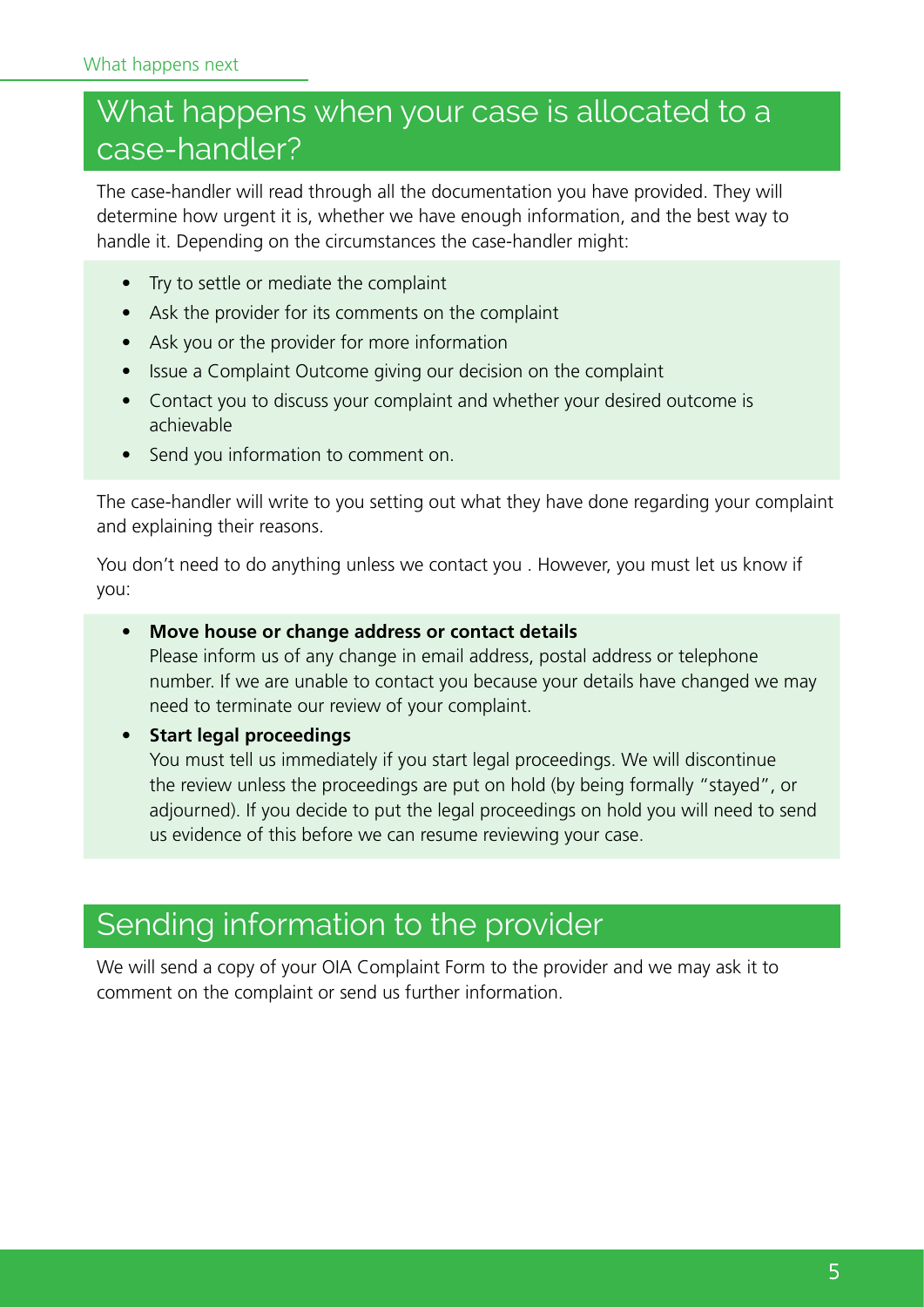## <span id="page-5-0"></span>What happens when the provider sends information to us about your complaint?

We will send you any information and comments we receive from the provider. This is your opportunity to respond to what the provider has told us. You should read through all this information.

If you wish to comment on the provider's documents and the information it has supplied, you must normally do so in writing so that we can share your comments with the provider. If you are unable to make written comments we will discuss with you other options for presenting your comments. We send everything you send to us to the provider.

You should:

- Comment on any specific points the provider has made or any documents that it has provided that you disagree with or which you believe are inaccurate.
- Send any documents that you have not already provided and say how they support the points you have made and the complaints you have asked us to consider.
- Tell us if any relevant documents are missing.

You don't have to comment on the provider's information but you should tell your casehandler that you have received the documents and don't wish to add anything further. We will give you a deadline to come back to us, either with comments or to say that you don't wish to add anything further.

# <span id="page-5-1"></span>What should you do if you can't respond by the deadline the case-handler has given you?

You should contact your case-handler as soon as possible and before the deadline giving the reason why you require an extension. We may ask for evidence to support your request. The case-handler will consider extension requests on a case-by-case basis. If you are given a number of extensions this may delay our review. We publish guidelines on deadline extensions on our [website.](https://www.oiahe.org.uk/about-us/reviewing-complaints/what-happens-when-a-student-complains-to-us/deadlines-and-extensions/)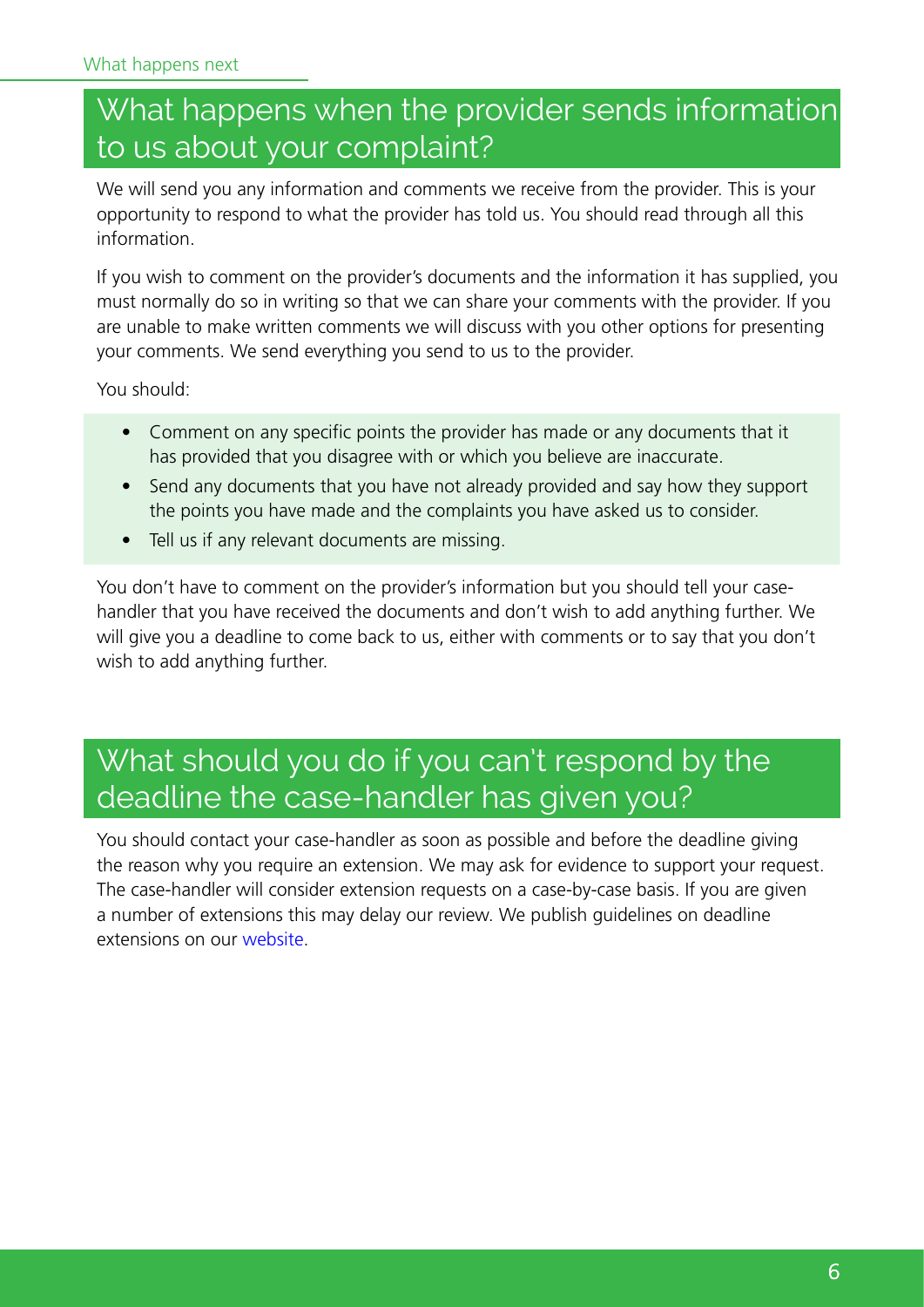# <span id="page-6-0"></span>**Our decision**

## <span id="page-6-1"></span>When can we make a decision about your complaint?

Once we have all the relevant information, the case-handler will write to you and the higher education provider to say that the file is complete. We will normally complete our review within 90 days of receiving all the information we need. If we consider that the complaint is highly complex then this may take longer. The annex to this leaflet gives examples of complaints that are "highly complex".

Each complaint is individual. However, it is not always possible to provide a quick fix solution and some eligible complaints may take six months or longer to conclude if the information needed takes a long time to collect or if the case is highly complex.

### <span id="page-6-2"></span>What decisions do we make?

We will normally consider whether the provider properly applied its regulations and followed its procedures, and whether or not any decision made by the provider was reasonable in all the circumstances.

We decide whether a complaint is Justified, Partly Justified or Not Justified.

Where we decide that a complaint is Justified or Partly Justified we can make Recommendations to the provider. For example, we may require the provider to review or change its procedures or regulations; review or change the way it handles appeals and/or complaints; make a financial award; or reconsider the appeal/complaint. In these cases we will ask you and the provider to comment on the practicality of the Recommendations set out in the Complaint Outcome before they are finalised.

If we decide that your complaint is Not Justified we may make Suggestions to the provider on ways it might amend its procedures.

For more information about our Recommendations, please read the [Putting things right](https://www.oiahe.org.uk/about-us/reviewing-complaints/what-happens-when-a-student-complains-to-us/putting-things-right/) page on our website or read our leaflet ["Putting things right".](https://www.oiahe.org.uk/media/2275/putting-things-right-february-2019.pdf)

#### <span id="page-6-3"></span>Closing the complaint

We close the complaint when we issue the Complaint Outcome or, if we have made Recommendations, when those Recommendations are finalised. The complaint will also be closed if the complaint is settled or withdrawn before the end of the review process. A student may withdraw his or her complaint at any time.

7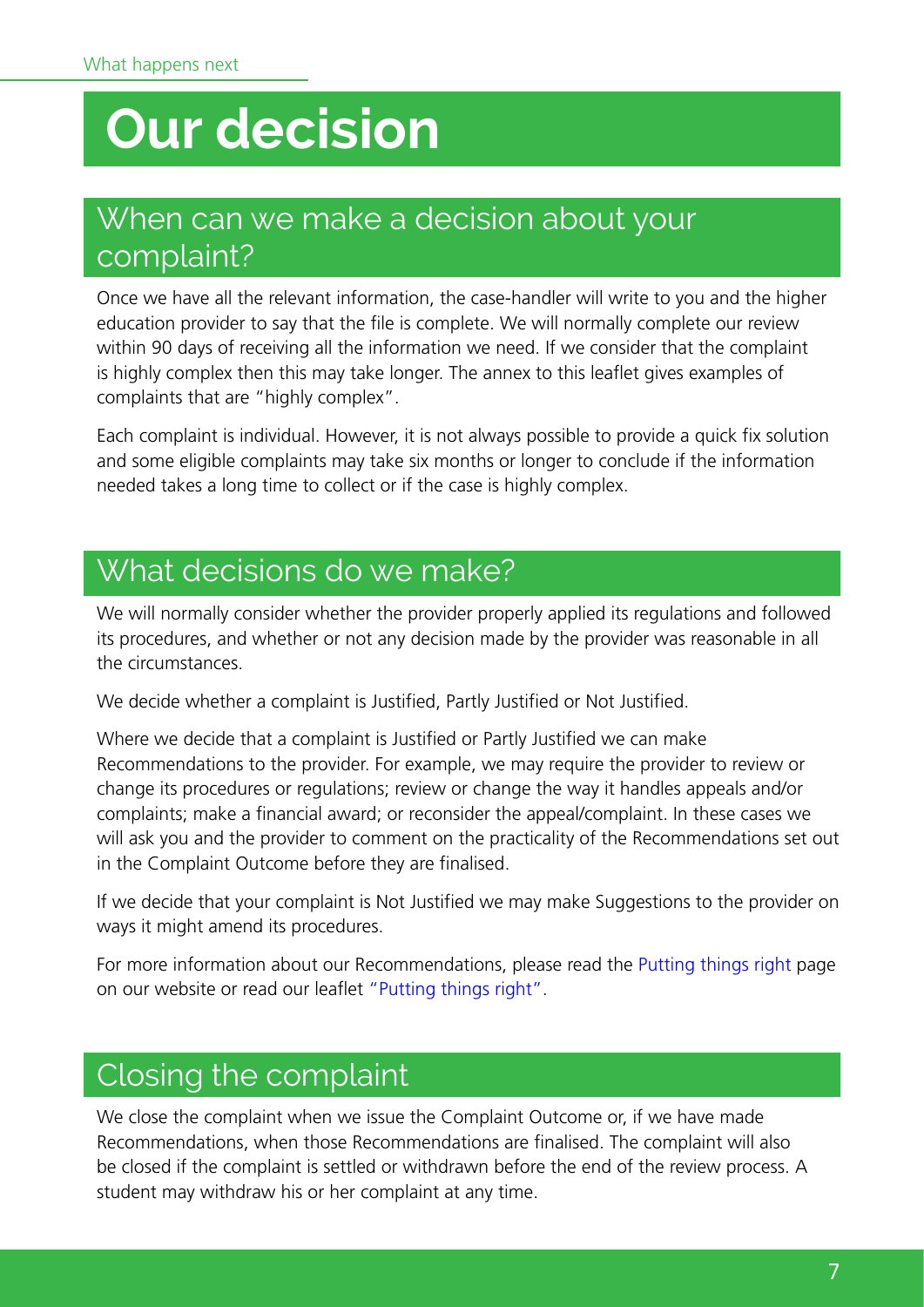#### <span id="page-7-0"></span>Do you have to accept our decision?

Students do not have to accept our decisions or any Recommendations we make.

We may reopen our review if we decide that there is good reason to do so. We will only do this if new evidence is submitted to us which could not have been obtained at an earlier stage, or we find that there is an error in the Complaint Outcome which would make a difference to our decision. Please see the annex for further details.

Providers normally comply with our Recommendations by making an offer "in full and final settlement of the complaint". This means that, if you accept the offer, you would not be able to take court proceedings against the provider about the same issues. Making a complaint to us does not prevent you from bringing legal proceedings against the higher education provider if you are dissatisfied with the outcome of our review. We cannot advise you as to any alternative action you may be able to take.

# <span id="page-7-1"></span>How does we know if the provider has complied with our Recommendation?

Where we recommend that a provider makes an offer to the student we will usually ask the provider to send us a copy of the offer letter so that we can check it, and to let us know whether the student accepts the offer. Where we recommend that the provider reviews or changes its procedures we will usually ask the provider to report back to us within a specified time.

## <span id="page-7-2"></span>Our website and MyOIA

Our website contains a range of features including recent decisions by us. You can also access [MyOIA](https://www.oiahe.org.uk/myoia/) via our website. Students and providers can use MyOIA to track the progress of a complaint and to update their contact details. Providers will be given MyOIA login details which will enable them to track all of the complaints that we have received from their students.

# <span id="page-7-3"></span>What if you are dissatisfied with the way your complaint has been handled?

Whatever the outcome of your case, we hope that you will be satisfied with the level of service we provide. However, if you have any [concerns,](http://www.oiahe.org.uk/complaints-about-our-service.aspx) please refer to our website for further [information](https://www.oiahe.org.uk/about-us/our-organisation/our-service/complaints-about-our-service/).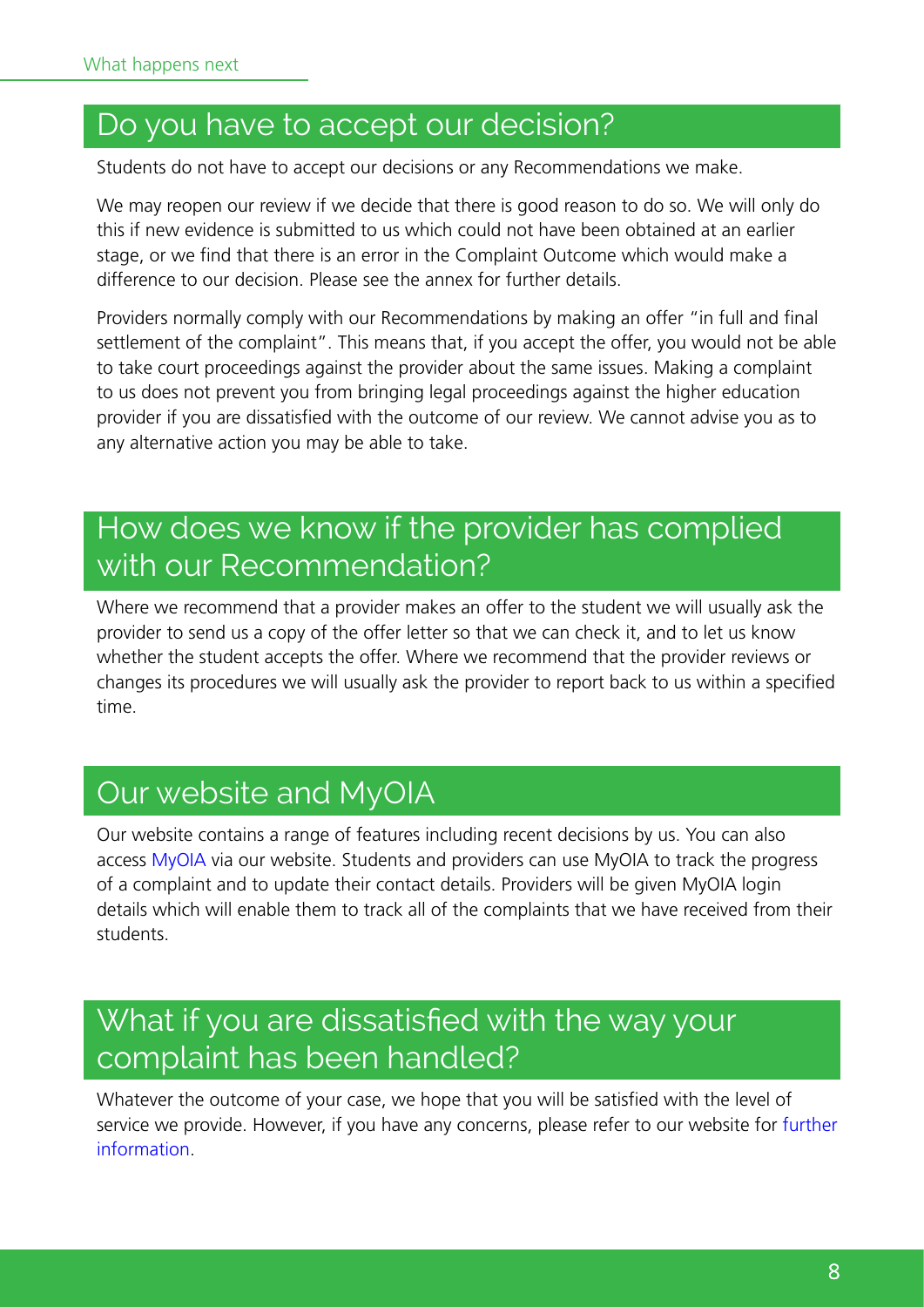# <span id="page-8-0"></span>**Annex**  Our review process and our Scheme Rules

Rules 4-8 set out the process for deciding whether a complaint is one that we can review. We will give reasons for our decision.

Under Rule 10.6, the student or the may ask us to reconsider our decision that we can or can't review the complaint (or parts of it) by writing to us within 14 days of the decision. A different reviewer will reconsider the decision and tell the student and the provider the outcome.

#### **Review procedures**

Rules 9-16 set out the normal process for reviewing the complaint.

Rule 10 allows the reviewer to gather enough information to make a decision about whether the complaint can be reviewed.

We have three weeks to make this decision. Rule 10.5 states that the three week period will run from the date of receipt of the Complaint Form, or the further information requested to enable the reviewer to make a decision about whether the complaint can be reviewed.

Rules 11 and 12 set out the general principles underpinning our review and information gathering processes:

#### **11. The review**

- 11.1. When we have decided that the complaint is one which we can review, we will decide how to conduct the review and whether we need any more information.
- 11.2. We will review the complaint by looking at the documents which the student and the provider have sent us. We will only hold a hearing or have a face-to-face meeting with the student and/or the provider if we consider it is necessary to do so.
- 11.3. Where appropriate, we may at any time look for a way to settle the complaint which both the student and the provider agree to. This may include referring the complaint to a mediator if the student and the provider agree. The student and the provider will be given time to consider the proposed settlement before deciding whether to accept it.

#### **12. Gathering information for a review**

- 12.1. When we have decided that a complaint is one which we can review we will always:
- 12.1.1. Give the provider the opportunity to comment on the Complaint Form and any accompanying documents;
- 12.1.2. Give the student the opportunity to respond to the provider's comments on the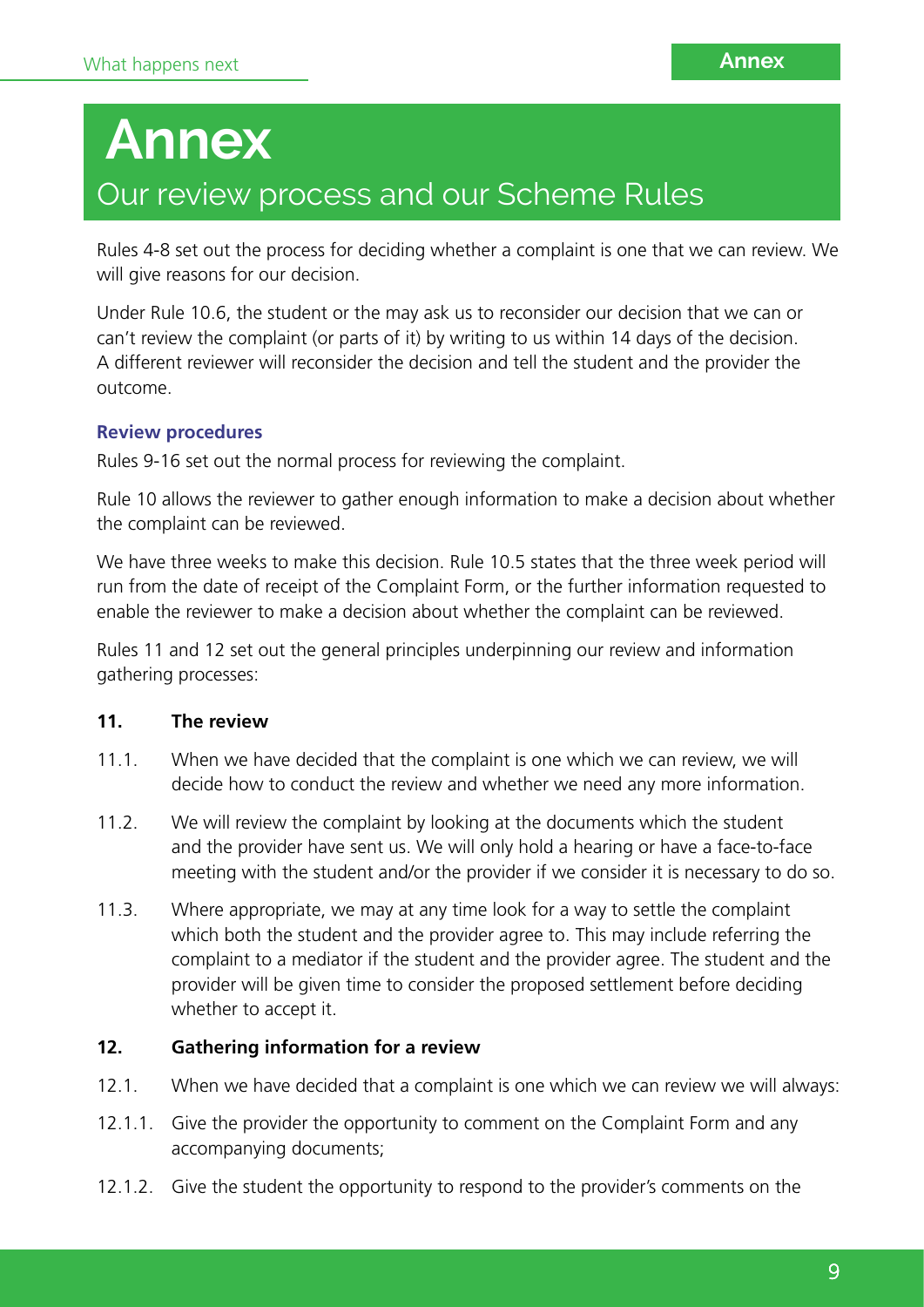complaint.

- 12.2. We may ask the student and/or the provider to answer specific questions and/or provide additional information or documents.
- 12.3. We will normally give the student and the provider the opportunity to comment on information received during the review where it is relevant to our decision.
- 12.4. The student and the provider must respond to any requests for information we make during our review.
- 12.5. When we ask the student or the provider for information or comments we will set a deadline for the response. The deadline will normally be 14 or 28 days but it may be shorter or longer depending on what we are asking for. We may grant an extension to the deadline where we consider it is appropriate to do so.
- 12.6. If the provider doesn't provide information requested during the course of our review, or doesn't provide it within the time limits set, the Independent Adjudicator may report it to the Board, and may publicise it in the Annual Report and/or by other means.
- 12.7. We will tell the student and the provider when we have received all of the information relevant to the complaint.

Once we have all the information relevant to the complaint, we will write to the student and the provider to tell them that the complaint file is complete (Rule 12.7). Unless we consider that the complaint is "highly complex", we must issue the Complaint Outcome within 90 days of our decision that the complaint file is complete (Rule13.2).

The following factors might lead us to conclude that a complaint is highly complex:

- The number of documents is unusually large and/or the documents are unusually detailed.
- Multiple complaints have been raised or the complaint covers a number of complaints and/or appeals to the provider.
- We decide that it is appropriate to a hold a hearing.
- We decide that it is appropriate to refer a complaint for mediation.
- The complaint is linked to another case and must be held up pending the outcome of that case.
- We are awaiting the outcome of a judicial review which will affect its decision on the central issues raised in the complaint.
- The specific circumstances of the case will affect the way in which we review the complaint so that it may take longer than normal.

Where we decide that the complaint is highly complex, we will write to the student and the provider to tell them how long we believe it is likely to take to review the complaint.

#### **Recommendations and suggestions**

Rule 14 sets out information about our Recommendations and suggestions. We may make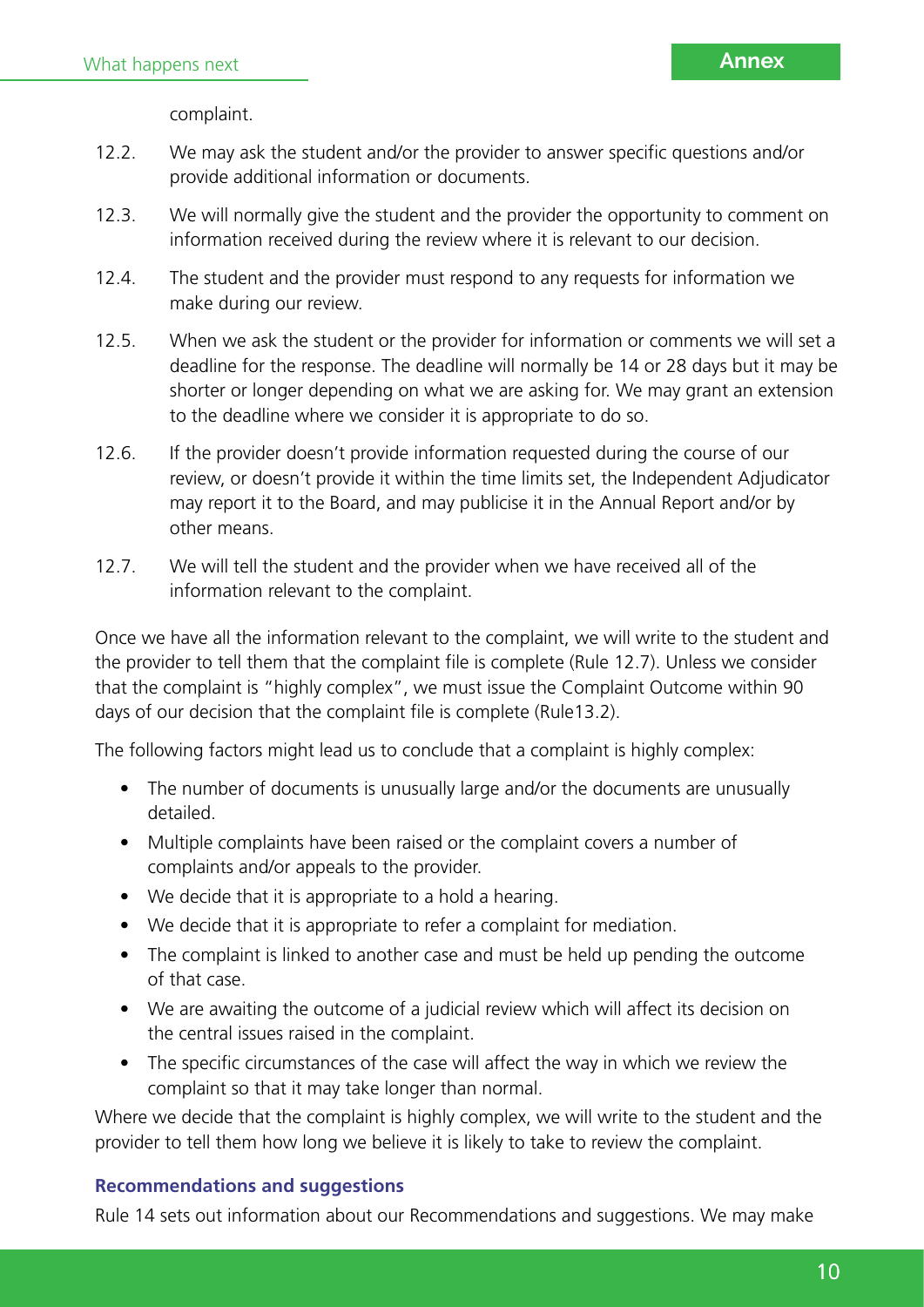Recommendations where we conclude that a complaint is Justified or Partly Justified.

Where we intend to make Recommendations we will write to the student and the provider setting out the proposed Recommendations, giving them the opportunity to comment on them, before we finalise them (Rule 14.5).

We may make suggestions that a provider should do something, or amend its procedures or regulations, when a complaint is Not Justified.

#### **Completion of the review process**

Rule 15 explains when the review process is completed:

- 15.1. The review process is completed:
- 15.1.1. When we decide that we cannot look at a complaint under Rule 10.5 or that decision is confirmed following a reconsideration under Rule 10.6;
- 15.1.2. When we decide to terminate a complaint under Rule 16.1, or that decision is confirmed following a reconsideration under 16.3;
- 15.1.3. When the student and the provider confirm their agreement to a settlement;
- 15.1.4. When the Complaint Outcome is issued under Rule 13.1 if no Recommendations are made; or
- 15.1.5. When we tell the student and the provider that our Recommendations are confirmed or set out revised Recommendations under Rule 14.6. However, we may reopen a review under Rule 15.2 where it is satisfied that there is good reason to do so. The Guidance Note on our Rules provides guidance on the circumstances in which we might reopen a review.

The student may withdraw his or her complaint at any time (Rule 16.4).